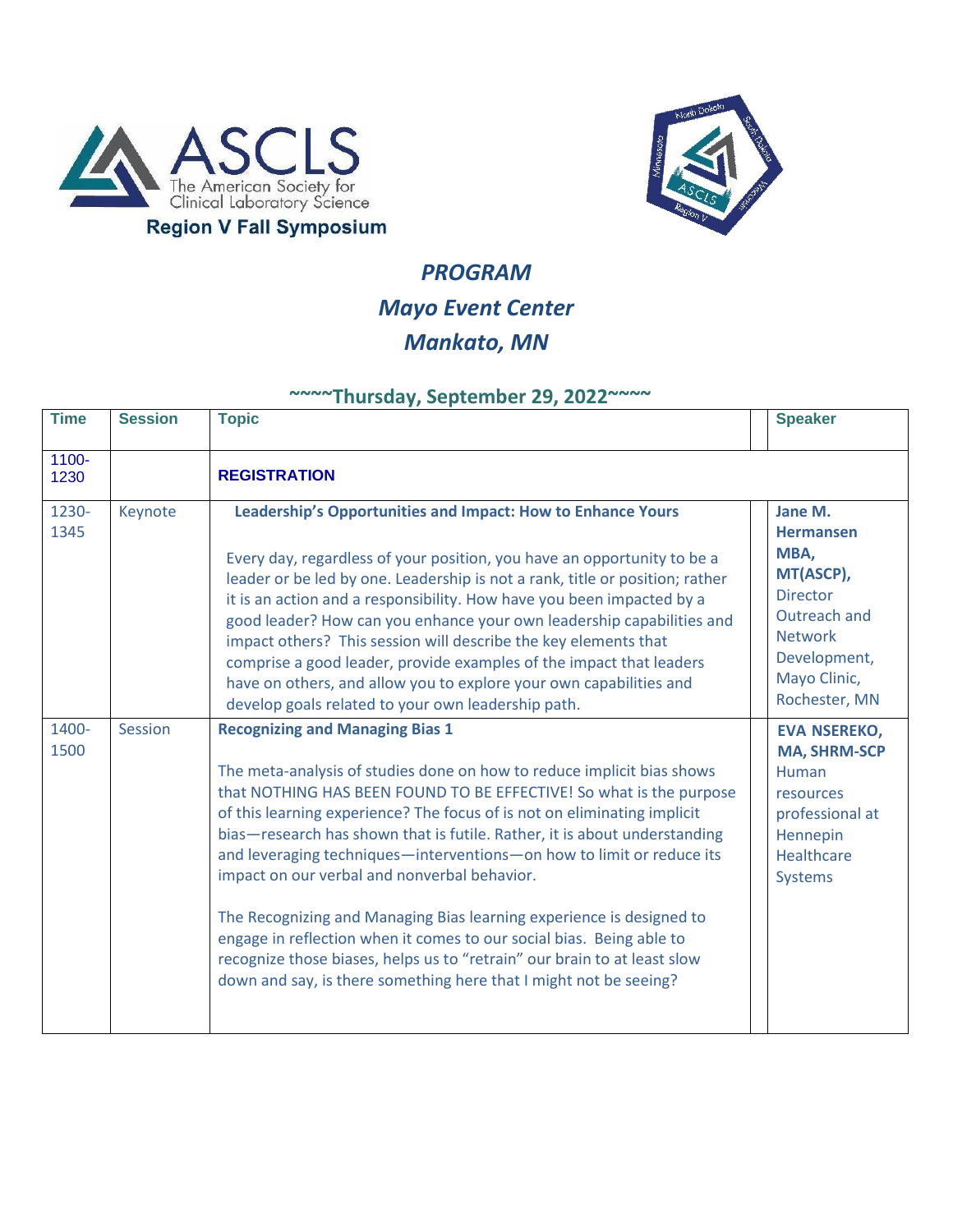| 1400-<br>1500 | Session | Recent trends in drug use & challenges with novel substance detection<br>In November 2021, the provisional drug overdose deaths in the US<br>exceeded 100,000 people in the preceding 12 months and was<br>estimated to be an increase of about 28% from the year prior. One<br>class of drugs contributing to those numbers is opioid and fentanyl<br>along with related substances, fentanyl analogues or fentalogues, as<br>a primary contributor of the opioids. A variety of approaches are<br>being used to help address these analysis challenges and better<br>inform stakeholders, including users, clinicians, and labs, on what<br>drugs are circulating locally.                                                                                                | Sara A Love,<br><b>PhD DABCC</b>                                                                                                |
|---------------|---------|-----------------------------------------------------------------------------------------------------------------------------------------------------------------------------------------------------------------------------------------------------------------------------------------------------------------------------------------------------------------------------------------------------------------------------------------------------------------------------------------------------------------------------------------------------------------------------------------------------------------------------------------------------------------------------------------------------------------------------------------------------------------------------|---------------------------------------------------------------------------------------------------------------------------------|
| 1500-<br>1600 |         | <b>Break-- Vendor VIP</b>                                                                                                                                                                                                                                                                                                                                                                                                                                                                                                                                                                                                                                                                                                                                                   |                                                                                                                                 |
| 1600-<br>1700 | Session | <b>Recognizing and Managing Bias 2</b><br>The meta-analysis of studies done on how to reduce implicit bias shows<br>that NOTHING HAS BEEN FOUND TO BE EFFECTIVE! So, what is the purpose<br>of this learning experience? The focus of is not on eliminating implicit<br>bias-research has shown that is futile. Rather, it is about understanding<br>and leveraging techniques-interventions-on how to limit or reduce its<br>impact on our verbal and nonverbal behavior.<br>The Recognizing and Managing Bias learning experience is designed to<br>engage in reflection when it comes to our social bias. Being able to<br>recognize those biases, helps us to "retrain" our brain to at least slow<br>down and say, is there something here that I might not be seeing? | <b>EVA NSEREKO,</b><br><b>MA, SHRM-SCP</b><br>Human<br>resources<br>professional at<br>Hennepin<br><b>Healthcare</b><br>Systems |
| 1600-<br>1700 | Session | Metagenomics and the "omes" in Human Health and Disease<br>Clinical and diagnostic microbiology is historically a reactive discipline<br>focused on diagnosing infections, providing information to direct therapy<br>and improve patient outcomes. However, with the advent and expansion<br>of the capabilities in molecular methodologies and technology,<br>microbiology is becoming a proactive field with the potential to provide<br>key information that can predict and prevent serious health conditions and<br>disease. During this session we will explore the current state of<br>understanding the association of metagenomics studies and the influence<br>of microbiota and viruses on human health and disease.                                            | Pat Tille Ph.D.<br><b>MLS(ASCP) AHI</b><br>(AMT) FACSc                                                                          |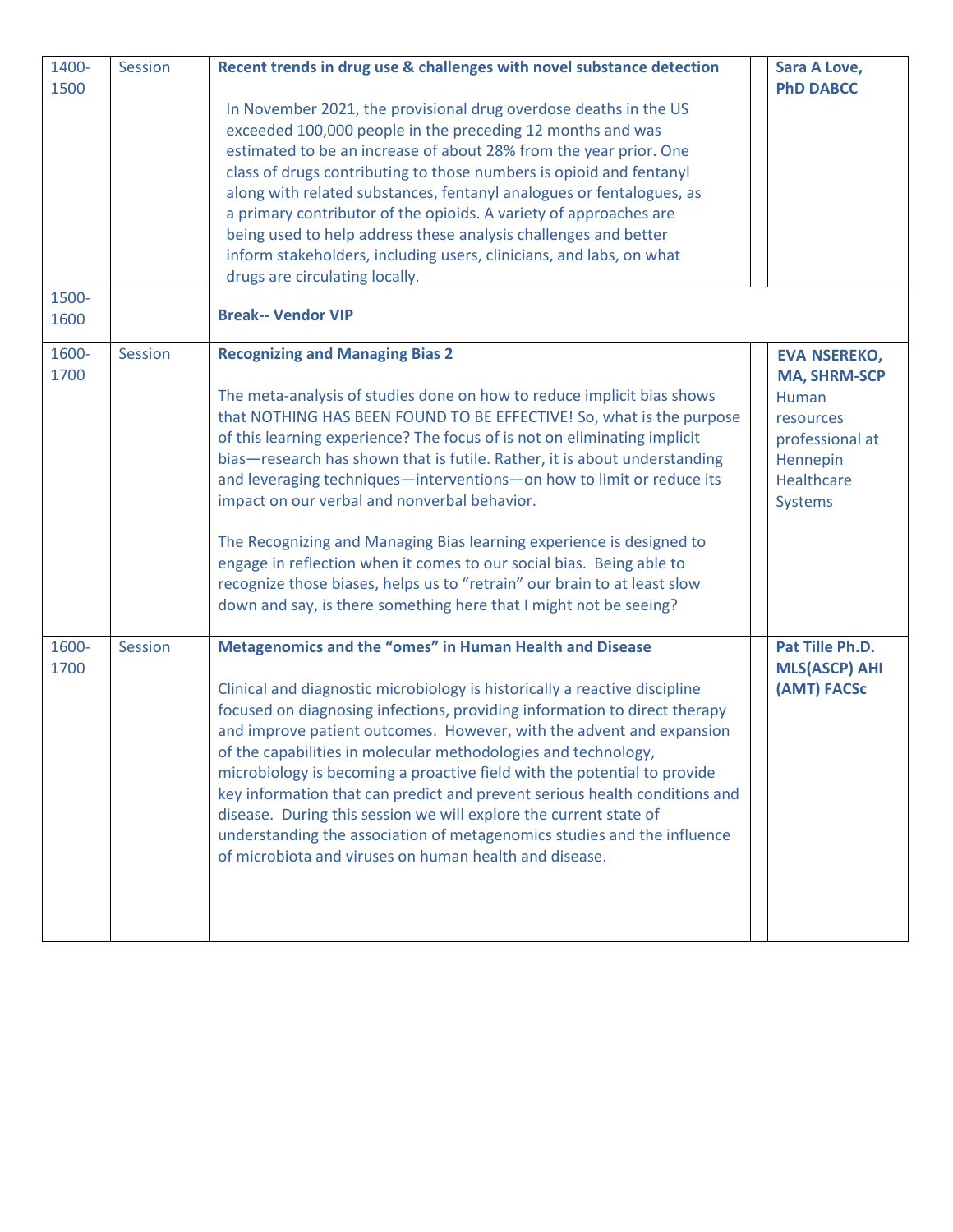| 1715-<br>1815 | Session          | Work - Life Balance, Achievable but Takes Effort                                                                                                                                                                                                                                                                                                                                                                                                                                                                                                                                                                                                                                                                                                                                               | <b>Rick Panning,</b><br>MBA,<br><b>MLS(ASCP)CM</b>                                                                                            |
|---------------|------------------|------------------------------------------------------------------------------------------------------------------------------------------------------------------------------------------------------------------------------------------------------------------------------------------------------------------------------------------------------------------------------------------------------------------------------------------------------------------------------------------------------------------------------------------------------------------------------------------------------------------------------------------------------------------------------------------------------------------------------------------------------------------------------------------------|-----------------------------------------------------------------------------------------------------------------------------------------------|
|               |                  | Maintaining a healthy balance in all aspects of your life - work, family,<br>school, professional activities, leisure activities, etc. - has always been a<br>challenge. However, the pandemic in 2020-early 2022 put additional<br>pressure on our ability to actually achieve this balance. "Balance" is going<br>to look and feel different for each one of us and there is no one right way<br>of achieving it or determining what is of utmost importance. Our personal<br>values will help you determine which things need to take precedence.<br>Also, how balance looks will change during different periods of your adult<br>life. Every aspect is not equally important. This session will provide some<br>guidance and tools on how to manage this challenging aspect of our lives. |                                                                                                                                               |
| 1715-<br>1815 | Session          | <b>Creepy Dreadful Wonderful Parasites</b><br>In this interactive, case-based presentation, Dr. Pritt will cover a number<br>of important human parasitic infections and discuss the role of<br>laboratorians in making the diagnosis.                                                                                                                                                                                                                                                                                                                                                                                                                                                                                                                                                         | Dr. Bobbi Pritt<br><b>Professor of</b><br><b>Pathology and</b><br>Laboratory<br><b>Medicine at Mayo</b><br><b>Clinic in</b><br>Rochester, MN, |
| 1830-<br>2030 | <b>Exhibit</b>   | Meet and greet our Vendors and enjoy networking, food, and some<br>fun!<br>Cash Bar until 8:30 pm                                                                                                                                                                                                                                                                                                                                                                                                                                                                                                                                                                                                                                                                                              |                                                                                                                                               |
| 2030-<br>2230 | <b>Afterglow</b> | <b>Loose Moose Saloon</b>                                                                                                                                                                                                                                                                                                                                                                                                                                                                                                                                                                                                                                                                                                                                                                      |                                                                                                                                               |

## **~~~~Friday, September 30, 2022~~~~**

| 0700-<br>0800 | <b>REGISTRATION</b> |                                                                            |                           |
|---------------|---------------------|----------------------------------------------------------------------------|---------------------------|
| 0800-         | Keynote             | <b>History of Medical Laboratory Science in Region V</b>                   | Donna J. Spannaus-        |
| 0900          | <b>Breakfast</b>    |                                                                            | Martin, Professor         |
|               |                     | For hundreds of years, people have looked to the study of bodily fluids to | and Program               |
|               |                     | aid in the determination of various disease states. This presentation will | Director, University      |
|               |                     | look at the history of medical laboratory science with an emphasis on the  | of Minnesota              |
|               |                     | last one hundred years within Region V.                                    |                           |
| 0900-<br>1000 | <b>Exhibits</b>     | Meet and greet our Vendors and enjoy networking                            |                           |
| 1000-         | <b>Session</b>      | <b>Transfusion in the Trauma setting</b>                                   | Jed B. Gorlin MD,         |
| 1100          |                     |                                                                            | <b>MBA Memorial</b>       |
|               |                     | The presentation will address both pre-hospital and in hospital            | <b>Blood Centers</b>      |
|               |                     | transfusion and include newer therapies like whole blood and cold          |                           |
|               |                     | stored platelets                                                           |                           |
| 1000-         | <b>Session</b>      | DCLS Case 1-2020: A 24-Year-Old Woman with Hemorrhage,                     | Dr. LaShanta Brice,       |
| 1100          |                     | Thrombocytopenia                                                           | DCLS,                     |
|               |                     |                                                                            | MLS(ASCP)CMSHCM,          |
|               |                     | The cause of acute kidney injury in the postpartum period can be           | <b>Scientific</b>         |
|               |                     | particularly challenging to diagnose, especially when it is necessary to   | Engagement &              |
|               |                     | differentiate among preeclampsia; eclampsia; hemolysis, elevated liver     | <b>Clinical Education</b> |